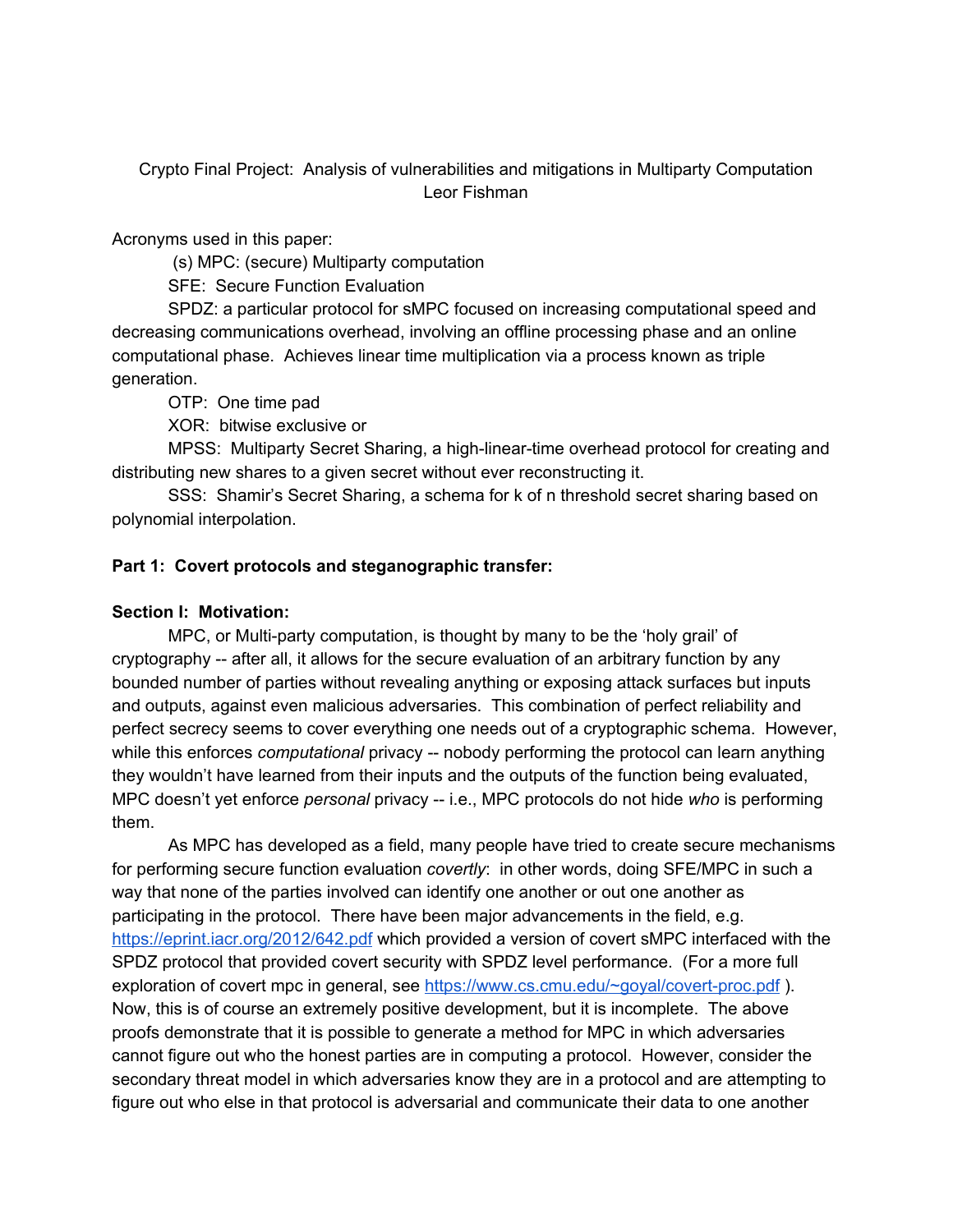(this would be relevant, for example, in a case where adversaries have many fragments of a piece of Shamir's secret shared data and are trying to collect their shared information).

## **Section II: Analysis:**

Assume for the moment that we are in an ideal world where all communications between adversaries are monitored and if any non-protocol communications happen, the adversaries have their data deleted, and that data deletion is guaranteed at the end of the protocol as well. A priori, under this Orwellian ideal world, it doesn't seem impossible to prevent adversarial data transfer. However, as I shall show below, under certain additional assumptions, there is in fact no way to enforce this sort of *consensual* covertness. In other words, it is not possible to prevent adversaries from identifying one another or from transmitting data to one another, even under covert MPC protocols.

Before diving into our proofs of noncommunication, I must first establish our security definitions for the two problems being analyzed: Adversaries identifying one another, and adversaries transferring data to one another.

Game 1: Adversary identification.

A random bit B is selected from {0, 1}

The adversary A is involved in a k party protocol which contains a target A\* to evaluate. If  $B = 0$ ,  $A^*$  is honest and follows the correct protocol. If  $B=1$ ,  $A^*$  is dishonest and follows the adversary A's protocol. All other parties are honest. The protocol involves at least one exchange of messages, including at least n bits of randomness (for n = message length), between A and A\*.

At the conclusion of the protocol, A guesses a bit b', and wins if b' = b *and* the outputs of A and A' to the protocol are computationally indistinguishable from those of honest parties.

Game 2: Information transmission:

A random message M is selected from  $\{0, 1\}^n$ n

The adversary A is involved in a k party protocol which contains a target A\* to evaluate. A\* follows the adversary's protocol with data M.

At the conclusion of the protocol, A guesses a message M\*, and wins if M = M\* *and* the outputs of A and A' to the protocol are computationally indistinguishable from those of honest parties.

**Theorem I:** under the constraint that the protocol in question involves an exchange of randomness between A and A' and that adversaries are allowed to communicate before the shares are distributed and groups are allocated, there exists an adversary A which succeeds at this Adversary Identification game for any such protocol with probability  $(1 - \text{neg}(\mathsf{n}))$ .

Proof: I provide a simple protocol Covert\_Handshake that works for any such game. Step 1: Before the game, generate a polynomial set of random n bit strings P adv and share them among all adversaries.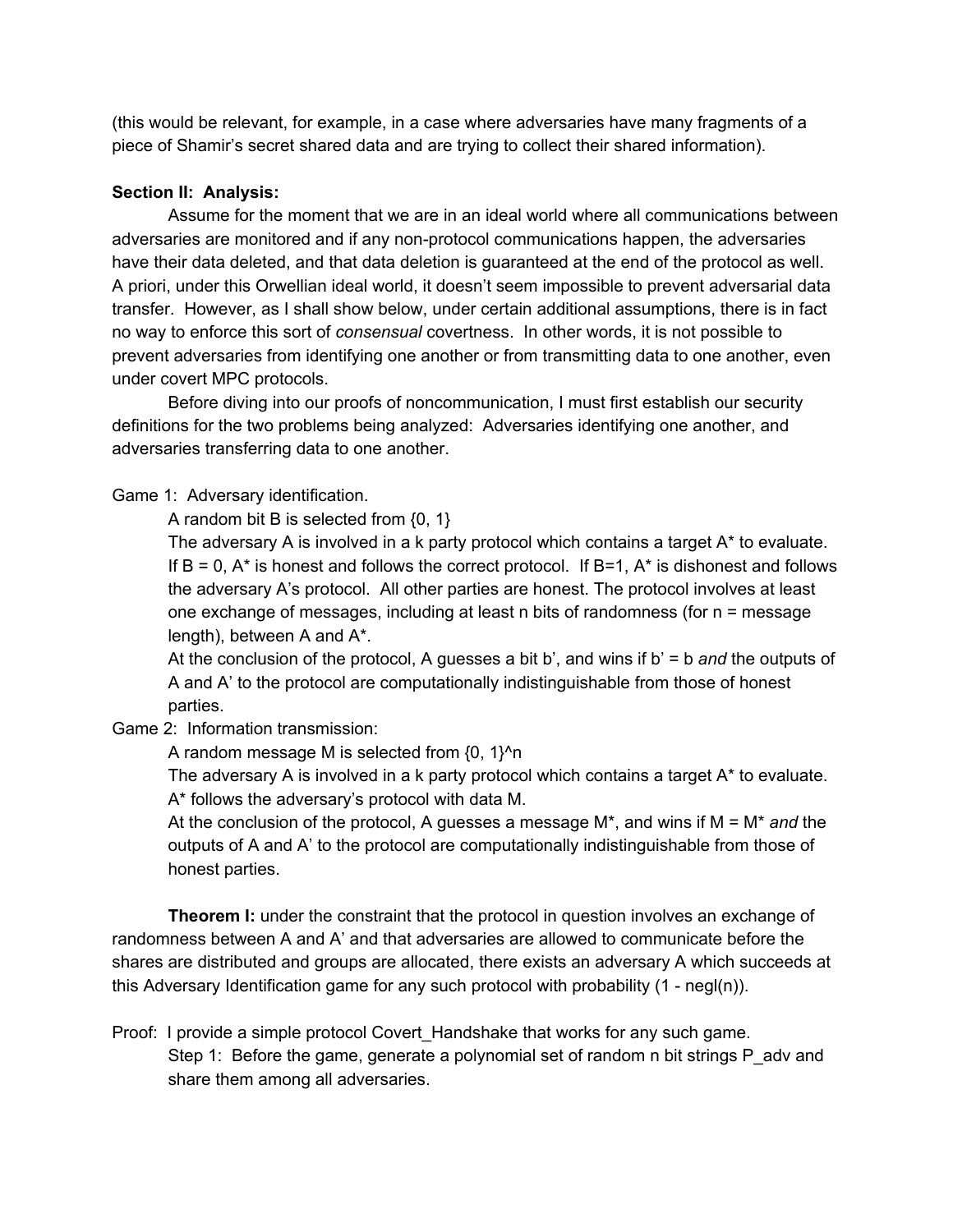Step 2: When the protocol requires a coin-tossing protocol between two parties, then have both randomnesses those parties use be uniformly randomly selected from the polynomial-size subset.

Step 3: A will guess  $b' = 1$  iff the randomness he receives is in P adv.

**Success of identification:** If A\* is not an adversary, the randomness A receives will only be in P\_adv with negligible probability.

**Indistinguishability:** In both cases the parties are transmitting random bitstrings back and forth.

Therefore this protocol succeeds at the Adversary Identification game.

Note that this method can be modified slightly to allow for a second protocol, Covert\_TransmissionAndHandshake, that succeeds at the Information Transmission game. The protocol is as follows.

Step 1: Before the game, generate a polynomial set of random n bit strings P adv and share them among all adversaries. Additionally generate one last random n bit string OTP, sharing it among all adversaries (for K-round protocols, generate K OTPs) Step 2: When the protocol requires a coin-tossing protocol between two parties, then the protocol will go as follows:

T sends a hash of an n in P\_adv as his randomness

A tests by exhaustion whether the randomness he received is in P\_adv, and if so sends OTP XOR M\_A = m' and otherwise sends a random string.

Step 3: T guesses m' XOR OTP.

**Theorem II:** The Covert TransmissionAndHandshake protocol succeeds with 1-negl(n) probability at the Information Transmission game.

## **Proof:**

**Transmission of Information:** Assuming A is an adversary, T's guess will always be equal to M\_A XOR OTP XOR OTP = M\_A.

**Indistinguishability:** The back and forth messages are either a random string or a message XOR a random string (indistinguishable from random) and are thus indistinguishable from proper protocol.

# **Section III: Final Thoughts:**

Now, it should be noted that this doesn't make truly covert protocols impossible -- as noted before the covert handshake protocol, these two methods rely on an exchange of randomness between the adversary and the target. If the adversary and target are both getting their randomness from some external source such as a public random beacon (e.g. that made by NIST, or by a separate set of nodes on the same network as the current protocol) then the steganographic channel which allowed for identity and data transmission is closed off.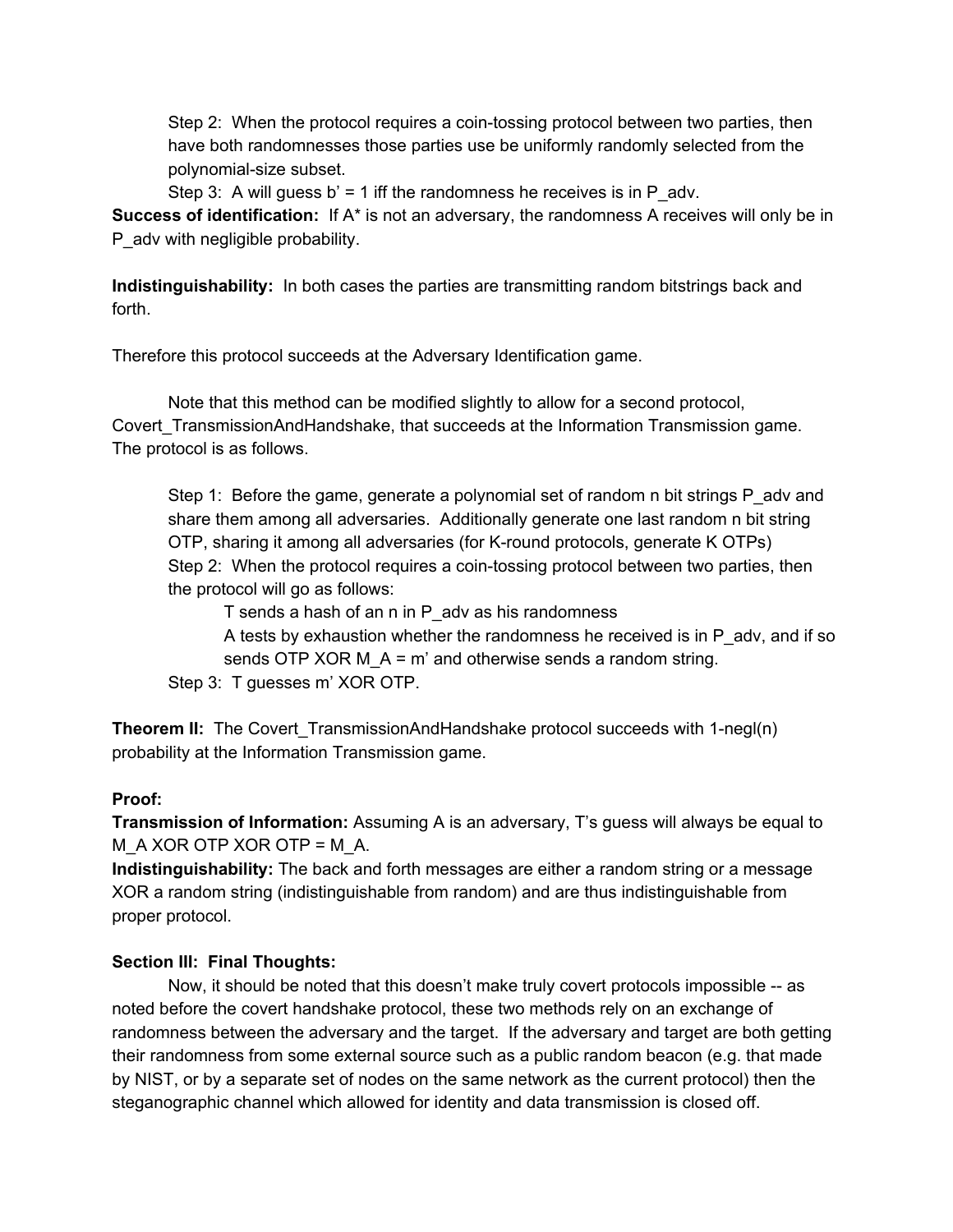Additionally, if use of a public beacon is inadvisable for security reasons (e.g. backdoorability and/or wanting to keep the network's activity private), then the transmission protocol can be closed off by generating randomness before distributing data to all involved parties. This method, however, leaves Covert Handshake available and thus doesn't preserve covertness against adversaries.

In conclusion, assuming there exists transmission of randomness between parties in a given multi-party protocol, it is not possible to provide covertness between consenting adversaries, even with the ability to terminate the protocol under improper communications. (Equivalently, it is impossible to determine if two people are colluding to reveal their participation in a covert protocol).

#### **Part 2: Analysis of Quorum-based MPC optimizations, particularly the need for MPSS:**

#### **Section I: Motivation:**

The second piece of this project will be focusing on analyzing the use of constant-size, log-depth groups for sMPC, particularly on vulnerabilities in the method and on ways to mitigate those vulnerabilities. Before diving into those vulnerabilities, it is first necessary to describe in general the model I will be analyzing. Specifically, I will be looking at the Enigma Protocol (specifically the MPC form) for computing over distributed data. This model is generally described here: [https://enigma.co/enigma\\_full.pdf](https://enigma.co/enigma_full.pdf), with a more in-depth, technical description found here: [https://dspace.mit.edu/bitstream/handle/1721.1/105933/964695278-MIT.pdf.](https://dspace.mit.edu/bitstream/handle/1721.1/105933/964695278-MIT.pdf)

In short, the method works as follows: given some piece of data shared over a number of parties (under SSS or similar methods), instead of having those parties execute all computations as one large group, instead divide those parties into many groups of constant size called quorums and have them execute each round of computations individually (a round being defined as all additions until a multiplication, or all multiplications until an addition). Quorums then send their results as further shares to a smaller number of quora in the next round, resolving down to a final 'result' quorum after log(n) rounds. This avoids the quadratic overhead of degree reduction for multiplication, instead replacing it with a logarithmic number of constant-time degree reductions (while avoiding the potentially costly triple generations of SPDZ). A reasonable amount of analysis of this new method was done in the paper itself, focusing on using MPSS (a method for resharing a secret in the MPC model) and a relatively high reshare rate to keep the secret secure. The paper showed that, assuming the transfers of partly completed computations was done with MPSS every round, that no additional information was revealed to any adversaries whether malicious or honest but curious. Additionally, they suggested that this MPSS could be done with a relatively low frequency without reducing the protocol's security, merely enough to avoid adaptive adversarial corruption. However, the paper in particular focused on one and only one threat model: Adversaries controlling enough of one specific quorum to recover all the data (by controlling enough shards to reconstruct it). And, as they argue, with large enough quorum size and strict enough conditions for the algorithm to not abort, the likelihood for this event to happen is near-0 and it isn't a serious concern. Additionally, though they don't explicitly mention this, their system avoids the problem of adaptive adversaries by having a high enough reshare rate -- if you reshare more often than the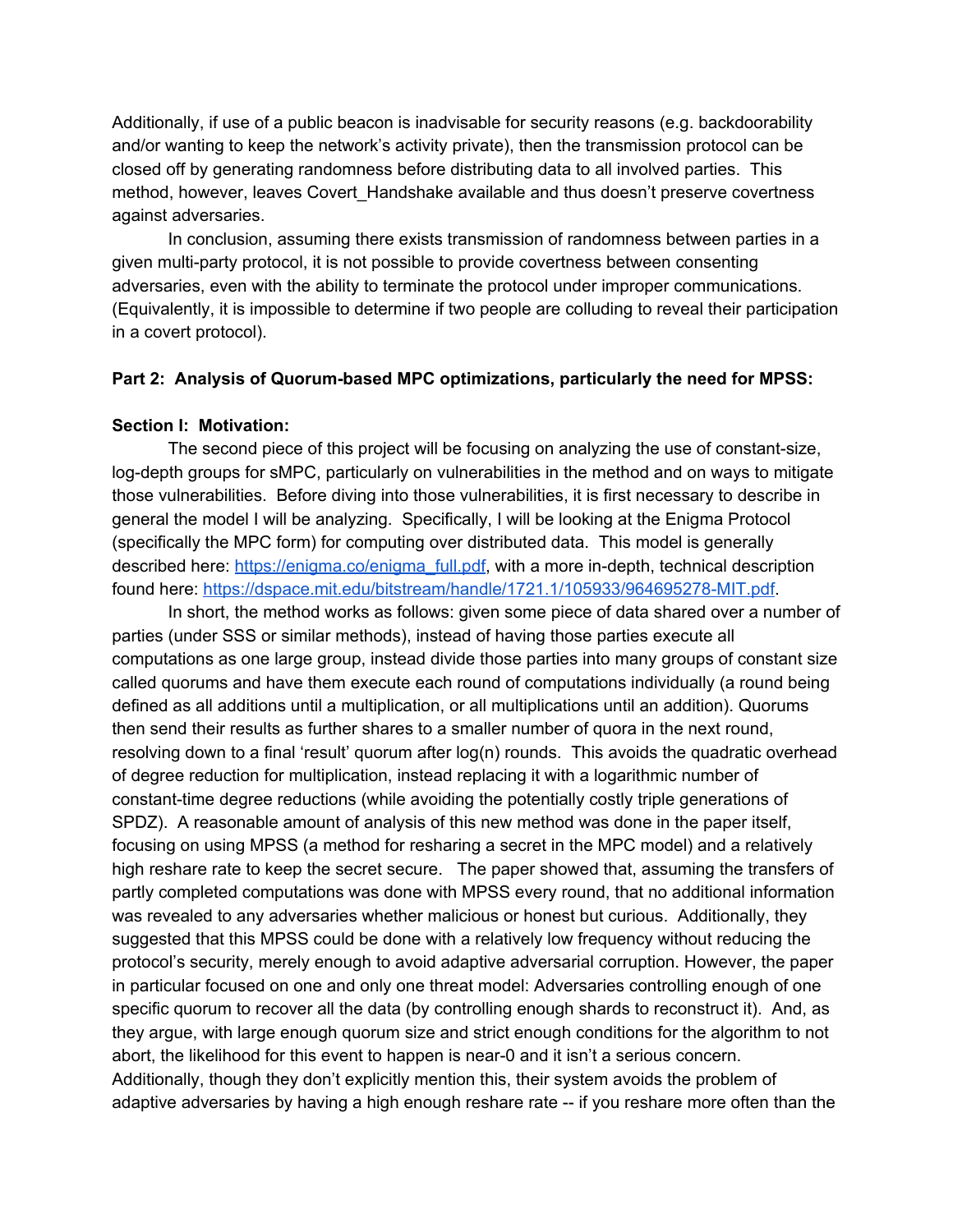(fraction of nodes to reconstruct the secret / adversary's power), adaptive adversaries literally cannot retrieve enough information to restore the data. Therefore, I agree that these two threats are not serious concerns.

However, there does exist another type of attack that the paper doesn't mention (or, rather, didn't explicitly consider, choosing instead to implicitly mention a potential solution via MPSS, as shall be elaborated upon) -- that of Gaussian elimination by successive computations. Here is a high-level description of the attack: consider wlog a single quorum of size k in the first round (i.e. only computing sums) of a computation with some number of adversaries. Consider wlog that the quorum is simply computing the summation of shares operation sigma (this is a relatively useless operation in the real world, but simulates the general case of 'additive operations over shares' which would be used in e.g. an averaging operation over many separate data points). Now, note that as part of the operation, unless the (relative to the simple sum operation) costly MPSS protocol is performed after each round, at each round the quorum learns the results of its round (unless it is an output round). For the simple summation case, in the ideal world (i.e. the world where all shares are computed upon simultaneously without quora), this leaks nothing more than publicizing/revealing the final result, which for a large-scale sum operation gives away relatively little information. However, for the real protocol, for each quorum, the adversaries will learn the sum of their quorum -- thus, given that they know their shares, they will learn the sum of the shares that are not theirs as well - now, in an environment with N shares, adversary power a and quora of size k, after one round the adversary only learns O(N\*a/k) equations, and the secret remains secure (barring cases where the adversary controls all but one node in a quorum and thus learns the final share directly, or the already mentioned case where the adversary controls enough of the multiplication quorum nodes to flat-out reconstruct the secret). However, consider many computations over the *same* data, with randomized groups in each case -- intuitively, after each set of these rounds the adversary learns  $\sim O(N^*a/k)$  new equations, and thus after  $O(k/a)$  rounds the adversary has N equations for N-N\*a unknown shares and can reconstruct every share, and thus the secret. Now, there are a lot of pieces that must be elaborated upon here. First, it is important to note that if MPSS is done after every round to transmit the results of a given computation then this attack is no longer possible -- the adversaries no longer learn intermediate results and thus have nothing to build on for Gaussian elimination. However, as stated above, MPSS is relatively expensive, and ideally would be performed as infrequently as possible. This attack provides a lower bound on the necessary frequency of that MPSS.

#### **Section II: Analysis and results:**

Now, rather than attempting to directly calculate closed-form solutions for that lower bound directly, I instead built a randomized simulator of the model, based on the summation operation. The simulator worked as follows: given the number of shares, number of shares needed to reconstruct the secret, the size of the group, and the adversary's power, it would construct a simplified secret network in which every secret was represented by an integer held by a specific node, and nodes were randomly assigned to adversary or honest based on the power stat fed in. The network would then proceed to simulate computational rounds until the adversary held enough unique sums to reconstruct the secret, averaging out that number over a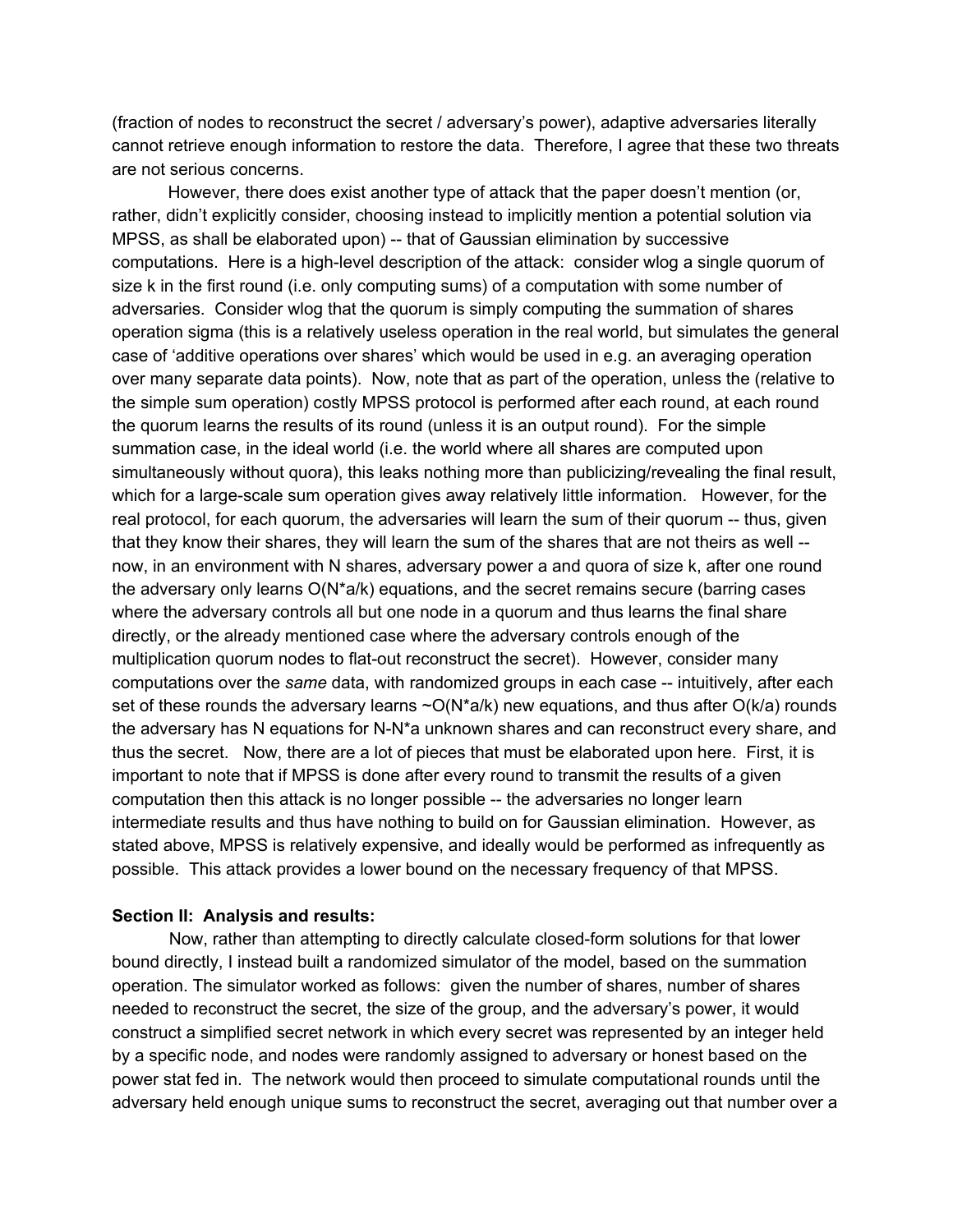number of trials. An implementation of this simulator can be found at <https://github.com/FishmanL/crypto>.

Before getting into the results, I should first establish a few things about the simulator. 1) this simulator is purely by checking number of equations, not via a CAS. In other words, it might be possible to recover many more shares in fewer rounds merely by using pseudonymous IDs to set up equations that reveal those shares (e.g. in the simplified 4 share system, imagine learning  $a + b$ ,  $a + c$ , and  $b + c$ -even without n equations, you've learned a fraction of the shares). In other words, this is a lower bound on the necessary frequency of reshares, not a flat value. 2) this simulator assumes only static adversaries rather than allowing for adversaries to specifically corrupt those nodes they still need after 2 or 3 rounds. This also points to it's lower bounding nature (in other words, the results section will give certain values for the average length of time until a secret is compromised--one should definitely be using MPSS or resharing significantly *more* often than the graphs would indicate, and certainly not *less.*).



Results: the results of the simulations are summarized in the below graphs:



This graph was produced using the linked github simulator, with groupsize set to 5 (I will discuss the effects of changing group size below), with raw data available here: [https://docs.google.com/spreadsheets/d/1-8mRoqjDtsFLeqeimkzMs9JcY7HXoxSkrM83LX76p3](https://docs.google.com/spreadsheets/d/1-8mRoqjDtsFLeqeimkzMs9JcY7HXoxSkrM83LX76p3w/edit#gid=0) [w/edit#gid=0](https://docs.google.com/spreadsheets/d/1-8mRoqjDtsFLeqeimkzMs9JcY7HXoxSkrM83LX76p3w/edit#gid=0) .

Now, the results require a bit of explanation: there are, as can be seen, 4 major slopes in the inverse graph: the period from 0.2 - 0.4, the period from 0.4 - 0.5, the period from 0.5 - 0.6, and the remainder. These 4 states correspond to 4 potential types of computational environments: the first case is when the adversaries have a relatively small fraction of the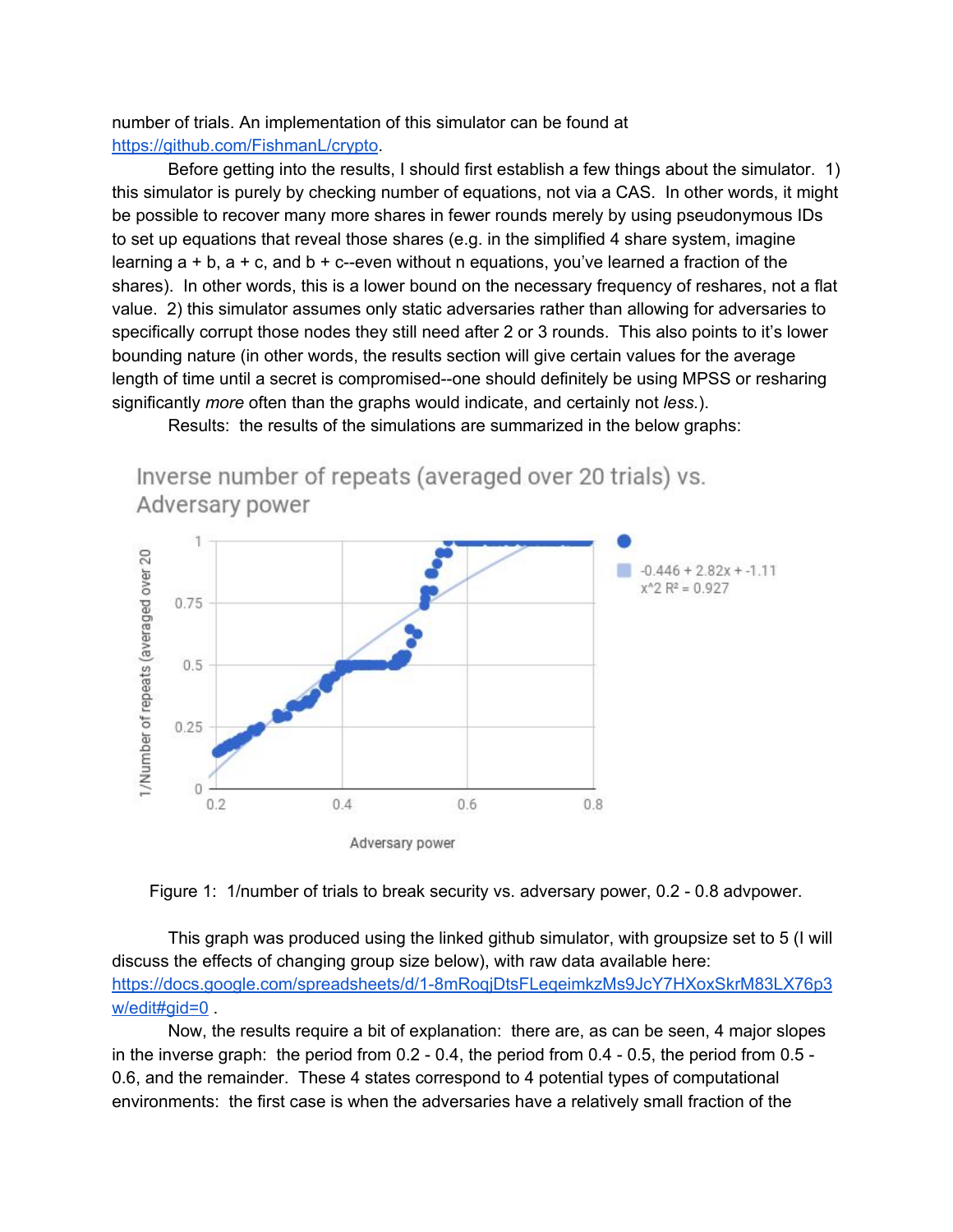nodes, and thus on average only have 0 or 1 node per computational group -- in this case, raising the fraction of adversary power increases the number of groups adversaries are in approximately linearly, and thus the number of rounds required to recover all shares goes down inversely to that linearity. The second case is when adversaries on average have 1-2 nodes in each group already, and thus get no new information from a slightly higher frequency of adversarial nodes--they get no more info from having 3 nodes in a group of size five than they would from having two in a group of size 5. The third case is when the frequency of adversary control is high enough that adversaries begin to control all but one of many smaller quora, thus retrieving the specific shares of the final quorum--repeated enough times, this allows for reconstruction of the secret earlier than would otherwise be possible. The final case is simply when on average, the adversaries learn all of the remaining secrets via all-but-one reconstructions after a single round.

The relevant case for our purposes is the first period of shallow inverse slope, and the relevant numbers are that, after a low single-digit number of computations without MPSS, the adversary can generally retrieve all shares and reconstruct the data.

Now, as explained above, with adversary power held constant, the group size should have approximately a linear effect on the number of rounds it takes the adversary to reconstruct all data. Results consonant with this intuitive belief are given below:



Group size (with number of nodes scaled)

#### Figure 2: Effect of group size on time to retrieve data.

This shows a linear relationship of group size to number of rounds (the data for this graph is found on the previously linked spreadsheet -- the number of nodes was found to have no effect on time to break security, which is what was expected), which is definitely a plus for the protocol -- as increasing group size will increase security against this sort of attack.